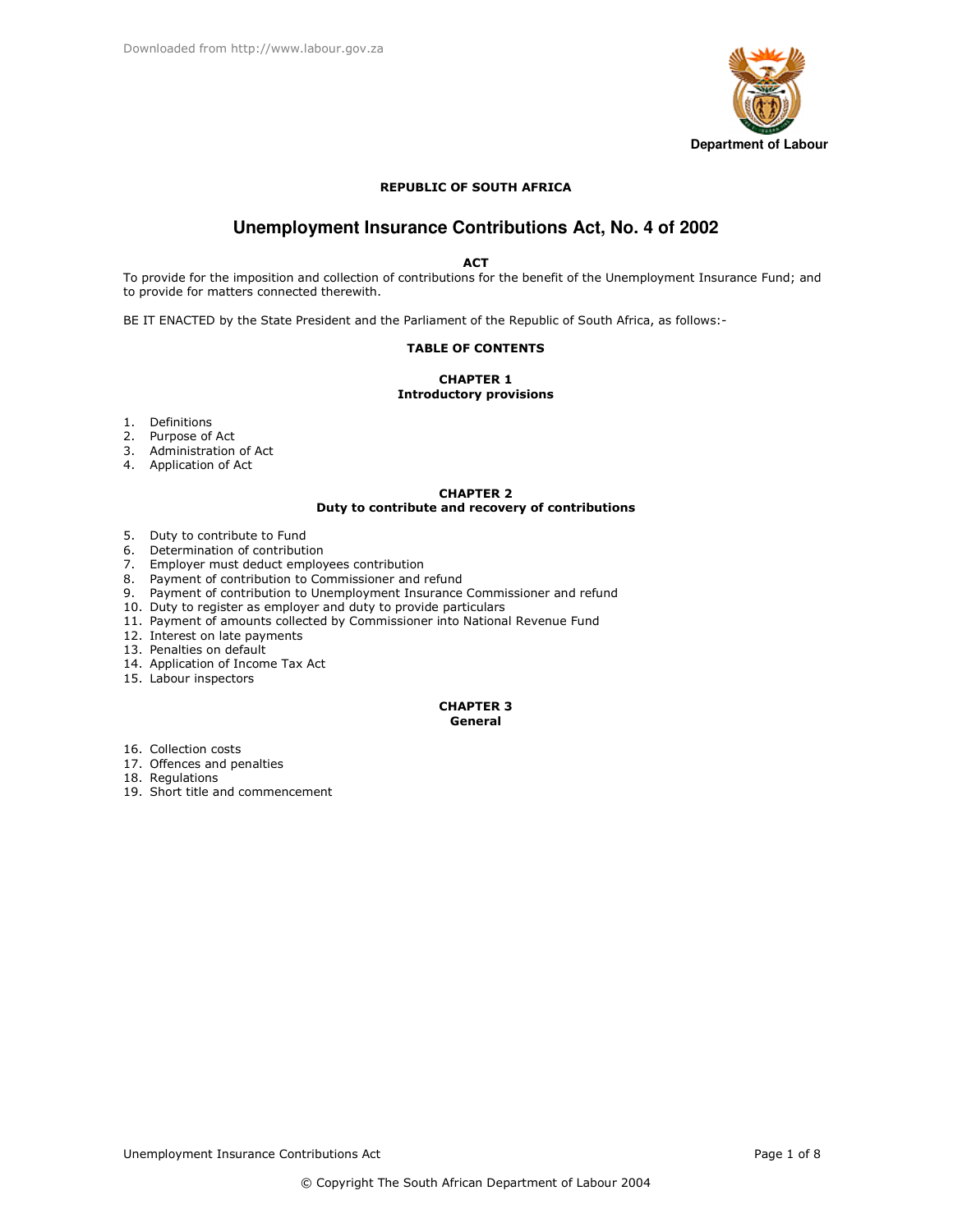

# **CHAPTER 1**

## **Introductory provisions**

#### $\mathbf{1}$ . **Definitions**

In this Act, unless the context indicates otherwise-

"Board" means the Unemployment Insurance Board established in terms of section 47 of the Unemployment Insurance Act;

"Commissioner" means the Commissioner for the South African Revenue Service established by section 2 of the South African Revenue Service Act, 1997 (Act No. 34 of 1997);

"contribution" means the contribution determined in terms of section 6;

"Director-General" means the Director-General as defined in the Unemployment Insurance Act;

"domestic worker" means an employee who performs domestic work in the home of his or her employer, and includes a-

- $(a)$ qardener;
- $(b)$ person employed by a household as a driver of a motor vehicle; and
- person who takes care of any person in that home, but does not include a farm worker;  $(c)$

"employee" means any natural person who receives any remuneration or to whom any remuneration accrues in respect of services rendered or to be rendered by that person, but excludes an independent contractor;

"employer" means employer as defined in paragraph 1 of the Fourth Schedule to the Income Tax Act, and includes a representative employer as defined in that Schedule;

"financial year" means the period commencing on the first day of March in any year and ending on the last day of February in the following year;

"Income Tax Act" means the Income Tax Act, 1962 (Act No. 58 of 1962);

"labour inspector" means a labour inspector as defined in the Unemployment Insurance Act;

"Minister" means the Minister of Finance:

"regulation" means a regulation made under section 18;

"remuneration" means remuneration as defined in paragraph 1 of the Fourth Schedule to the Income Tax Act, but does not include any amount paid or payable to an employee-

- by way of any pension, superannuation allowance or retiring allowance; (a)
- $(b)$ which constitutes an amount contemplated in paragraphs (a), (cA), (d), (e) or (eA) of the definition of gross income in section 1 of the Income Tax Act; or
- $(c)$ by way of commission;

"seasonal worker" means any person who is employed by an employer for an aggregate period of at least three months over a 12 month period with the same employer and whose work is interrupted by reason of a seasonal variation in the availability of work;

"this Act" includes the regulations;

"Unemployment Insurance Act" means the Unemployment Insurance Act, 2001;

"Unemployment Insurance Commissioner" means the Commissioner designated by the Minister of Labour in terms of section 43 of the Unemployment Insurance Act;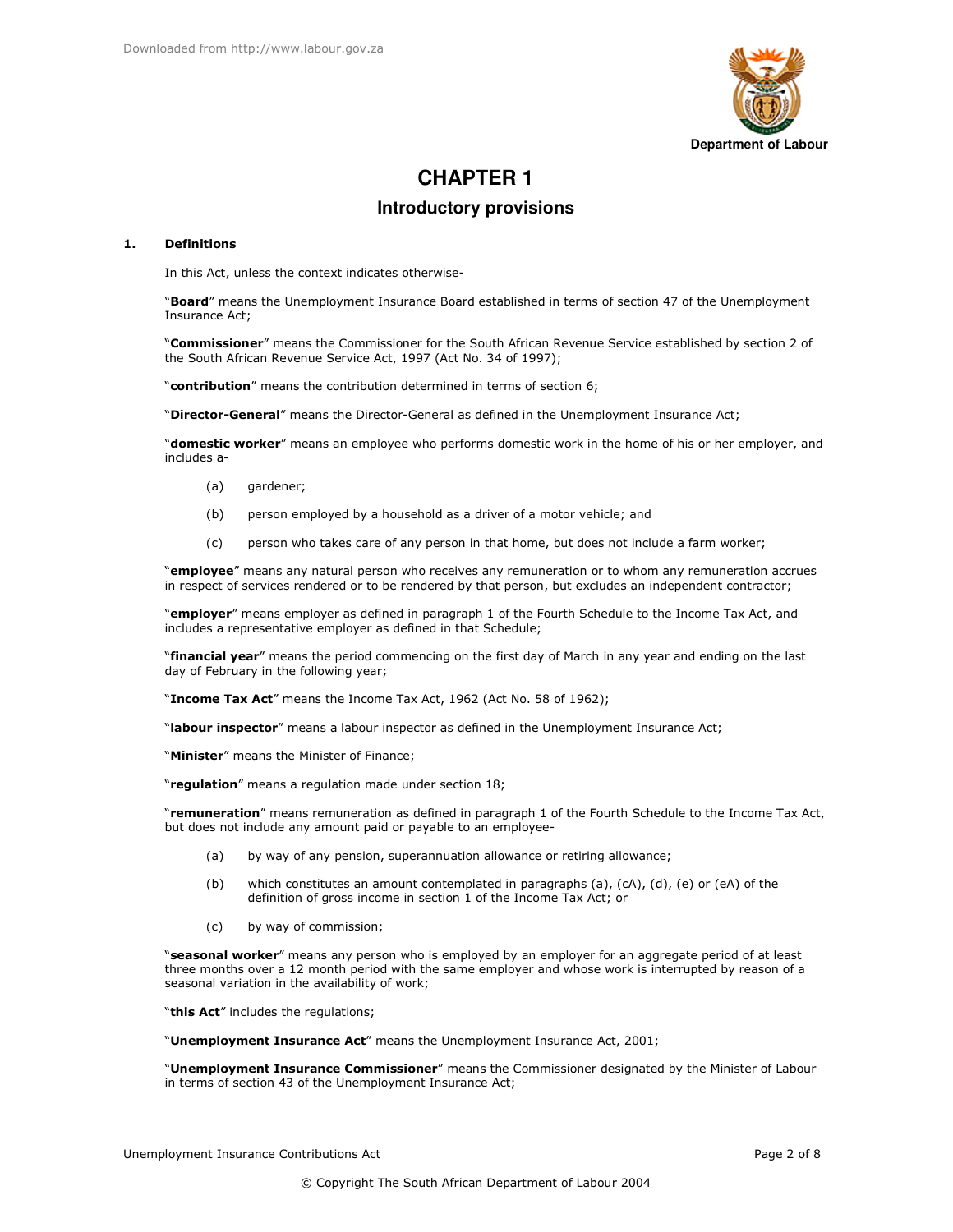

"Unemployment Insurance Fund" means the Fund established by section 4 of the Unemployment Insurance Act.

#### **Purpose of Act**  $\overline{2}$

The purpose of this Act is to provide for-

- the payment of contributions for the benefit of the Unemployment Insurance Fund; and  $(a)$
- procedures for the collection of such contributions.  $(b)$

#### $\overline{\mathbf{3}}$ . **Administration of Act**

- This Act must be administered by the Commissioner.  $(1)$
- $(2)$ The Commissioner may delegate any power or assign any duty which relates to the collection of
	- contributions payable to the Unemployment Insurance Commissioner in terms of section 9; and  $(a)$
	- any information to be submitted by employers in terms of this Act, to the Unemployment  $(b)$ Insurance Commissioner.

#### $\mathbf{A}$ **Application of Act**

- This Act applies to all employers and employees, other than- $(1)$ 
	- an employee and his or her employer, where such employee is employed by that employer for  $(a)$ less than 24 hours a month;
	- an employee and his or her employer, where that employee receives remuneration under a  $(b)$ learnership agreement registered in terms of the Skills Development Act, 1998 (Act No. 97 of 1998);
	- employers and employees in the national and provincial spheres of government; and  $(c)$
	- an employee and his or her employer, where that employee has entered the Republic for the  $(d)$ purpose of carrying out a contract of service, apprenticeship or learnership within the Republic if upon the termination thereof the employer is required by law or by the contract of service, apprenticeship or learnership, as the case may be, or by any other agreement or undertaking, to repatriate that person, or if that person is so required to leave the Republic.
- $(2)$ Despite subsection (1), this Act will only apply to domestic and seasonal workers and their employers 12 months after this Act takes effect.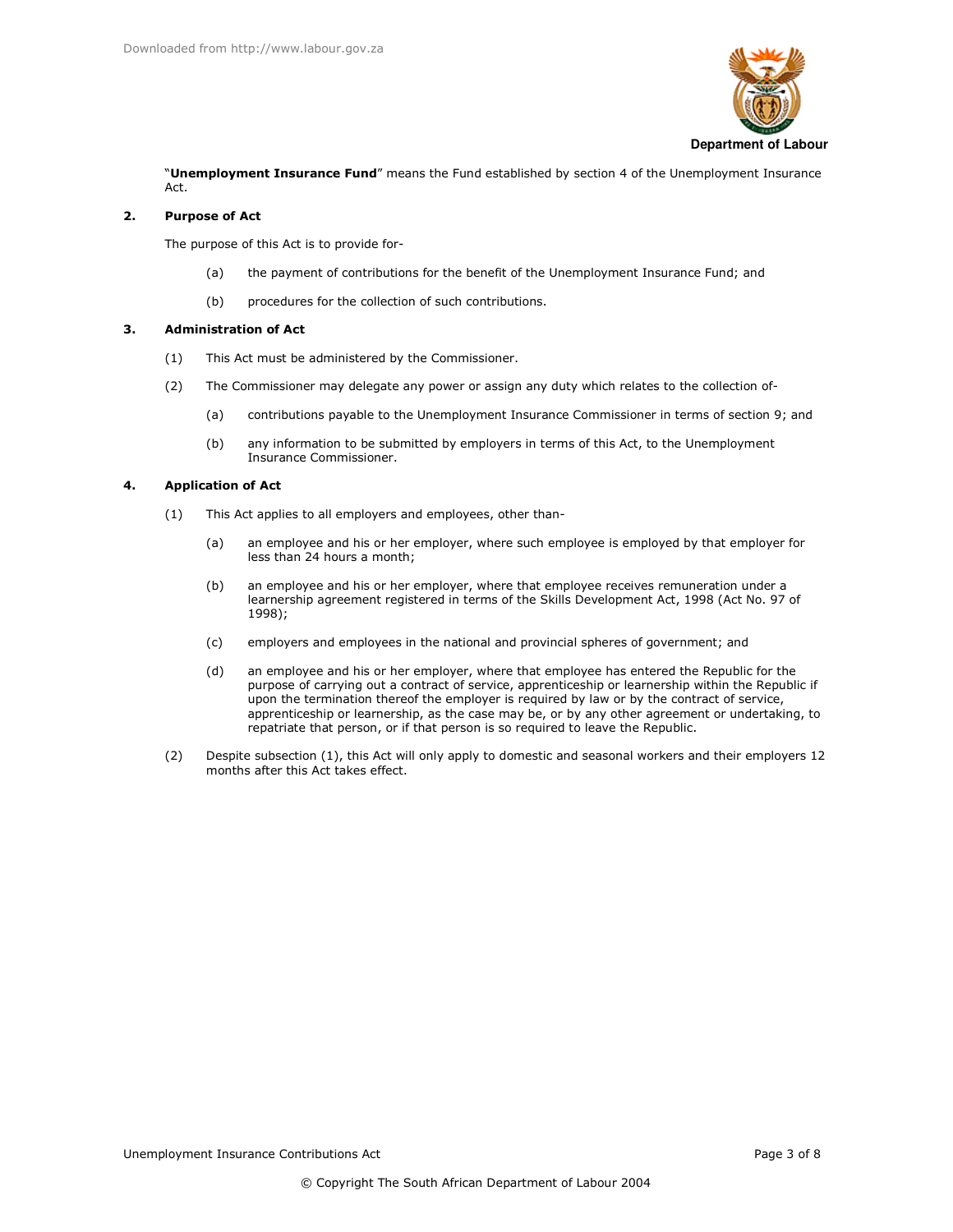

# **CHAPTER 2**

## Duty to contribute and recovery of contributions

#### $5.$ Duty to contribute to Fund

- Every employer and every employee to whom this Act applies must, on a monthly basis, contribute to  $(1)$ the Unemployment Insurance Fund.
- $(2)$ The contributions must be paid by the employer either to the Commissioner in terms of section 8 or to the Unemployment Insurance Commissioner in terms of section 9, whichever is applicable to the particular employer.

#### 6. **Determination of contribution**

- Subject to subsection (2), the amount of the contribution payable in terms of section 5- $(1)$ 
	- (a) by an employee, must be one per cent of the remuneration paid or payable to that employee by his or her employer during any month; and
	- $(b)$ by an employer in respect of any one of its employees, must be equal to one per cent of the remuneration paid or payable by that employer to that employee during any month.
- Subsection (1) does not apply to so much of the remuneration paid or payable by an employer to an  $(2)$ employee during any month as exceeds an amount determined from time to time by the Minister of Finance by notice in the Gazette, after consultation with the Minister of Labour and the Unemployment Insurance Commissioner

#### 7. Employer must deduct employees' contribution

- Subject to subsection (2), an employer must, on a monthly basis, deduct or withhold the amount of the  $(1)$ employees contribution contemplated in section  $6(1)(a)$  from the remuneration paid or payable to that employee during that month.
- $(2)$ Where the remuneration of the employee is paid at intervals other than on a monthly basis, the employer must deduct the amount of the employees contributions on such other basis as coincides with the intervals of payment of remuneration by the employer to the employee.
- $(3)$ When making a deduction in terms of subsection (1) or (2), an employer may not-
	- $(a)$ deduct amounts that are in excess of the amount of the contribution due by the employee:
	- $(b)$ seek or receive a fee from the employee for complying with this Act; or
	- $(c)$ deduct arrear contributions from the employee after the end of the financial year during which it was payable.
- Subject to subsection  $(3)(c)$ , where the employer fails to deduct the contribution as contemplated in  $(4)$ subsection (1) or (2), the employer is liable for such contributions.
- $(5)$ If any payment made by the employer to the Commissioner or the Unemployment Insurance Commissioner in terms of section 8 or 9, as the case may be, includes an amount which was deducted or withheld in terms of subsection  $(1)$  or  $(2)$ , and it subsequently becomes known to the employer that the payment made by the employer was not due or payable in terms of this Act, or was in excess of the amount due or payable, the employer must refund to the employee such amount or excess amount, as the case may be, as has been deducted or withheld and overpaid by the employer, despite the amount not having been refunded to the employer by the Commissioner or the Unemployment Insurance Commissioner, as the case may be.

#### 8. Payment of contribution to Commissioner and refund

Every employer, other than an employer contemplated in section 9(1), must on a monthly basis pay the  $(1)$ amount of all employees contributions and the employers contributions in respect of every employee in the employment of that employer to the Commissioner not later than seven days, or such longer period as the Commissioner may determine, after the end of the month in respect of which the contributions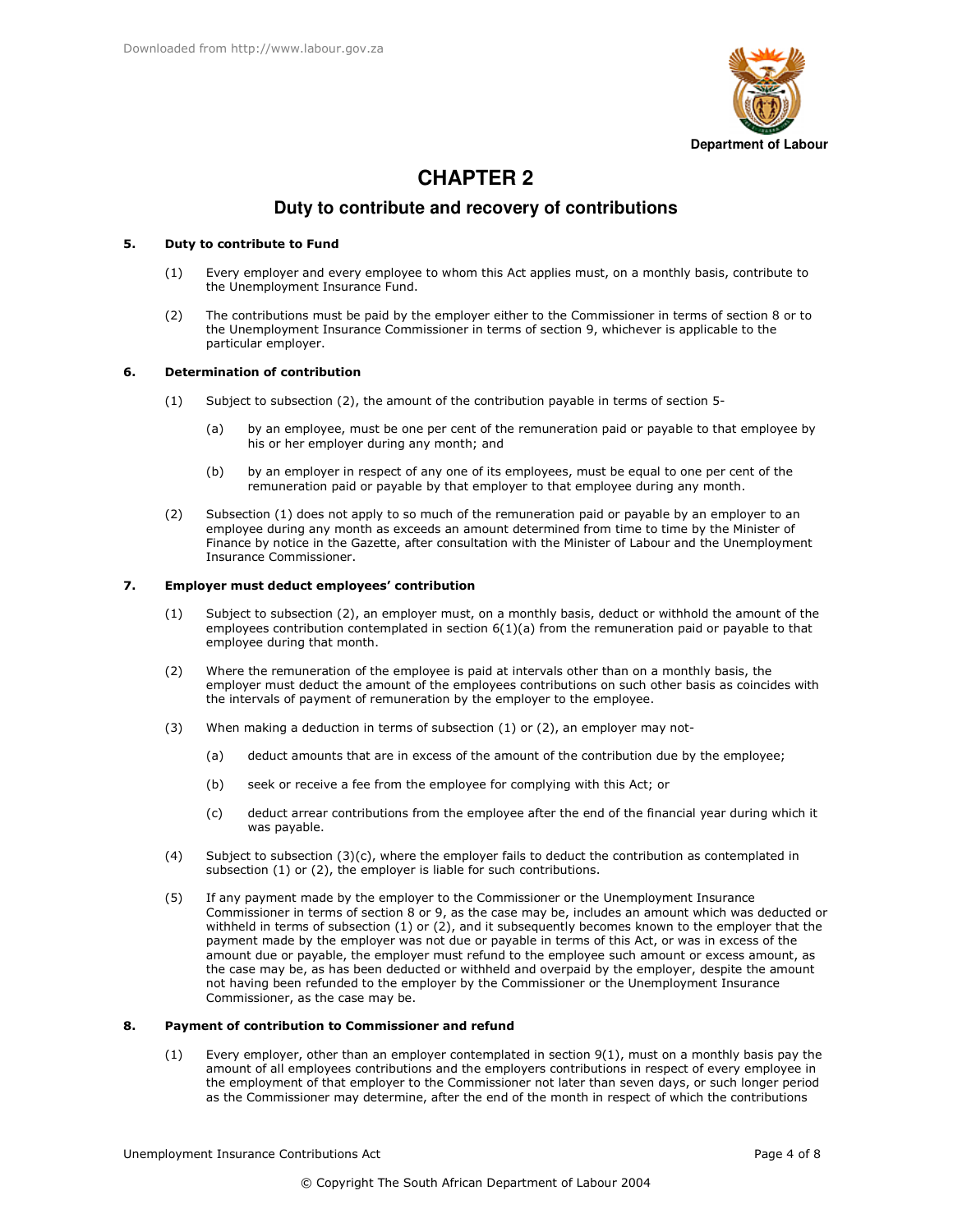

are payable.

- $(2)$ An employer must, together with the payment contemplated in subsection (1), submit a statement in such form as the Commissioner may require and reflecting the amount of the payment and such other particulars as the Minister may prescribe by regulation.
- $(3)$ If the amount of any contribution, interest or penalty paid by an employer to the Commissioner was not due or payable, or is in excess of the amount due or payable in terms of this Act, that amount, or such excess amount, must be refunded to that employer by the Commissioner.
- The Commissioner must notify the Director-General, within such period as may be agreed upon between  $(4)$ the Commissioner and the Director-General, of the amount of the contributions, interest and penalties collected from, and refunds made to, employers during the previous month and provide such further particulars as may be agreed upon by the Commissioner and the Director-General.

#### $9.$ Payment of contribution to Unemployment Insurance Commissioner and refund

- For the purpose of this section, employer means an employer who- $(1)$  $(a)$ 
	- is not required to register as an employer in terms of paragraph 15 of the Fourth Schedule  $(i)$ to the Income Tax Act:
	- $(i)$ has not registered voluntarily as an employer in terms of the Fourth Schedule to the Income Tax Act; or
	- $(iii)$ is not liable for the payment of the skills development levy in terms of the Skills Development Levies Act, 1999 (Act No. 9 of 1999).
	- $(h)$ Subject to subsection (5), an employer must, on a monthly basis and in respect of every employee in the employment of that employer, pay to the Unemployment Insurance Commissioner not later than seven days, or such longer period as the Unemployment Insurance Commissioner may determine, after the end of the month in respect of which contributions are payable the amount of
		- the employees contribution which must be withheld from the remuneration of the  $(i)$ employee during that month, as contemplated in section 7(1) or (2); and
		- $(iii)$ the employers contribution as contemplated in section  $6(1)(b)$ .
- $(2)$ An employer must, together with the payment contemplated in subsection (1), submit a statement in such form as the Unemployment Insurance Commissioner may require and reflecting the amount of the payment and such other particulars as the Minister may prescribe by regulation.
- $(3)$ The Unemployment Insurance Commissioner must pay all contributions, interest and penalties collected into the Unemployment Insurance Fund.
- $(4)$ If the amount of any contribution, interest or penalty paid by an employer to the Unemployment Insurance Commissioner was not due or payable, or was in excess of the amount due or payable in terms of this Act, that amount or such excess amount must be refunded to that employer by the Unemployment Insurance Commissioner from the Unemployment Insurance Fund.
- $(5)$ Where an employer on reasonable grounds believes that the total amount payable in terms of  $(a)$ section 6(1)(a) and (b) in respect of all its employees during any financial year will not exceed such amount as the Unemployment Insurance Commissioner may from time to time determine by notice in the Gazette, the employer may elect to make payment of the full amount of the total contributions in respect of that financial year in a single payment within 7 days after the beginning of that financial year.
	- If an employer discovers that the amount of the payment contemplated in paragraph (a) is less  $(b)$ than the amount payable in respect of all its employees in terms of section  $6(1)(a)$  or (b), that employer must as soon as possible but before the end of the financial year in question pay the outstanding amount to the Unemployment Insurance Commissioner.

#### $10.$ Duty to register as employer and duty to provide particulars

An employer to whom this Act applies must apply for registration to the Commissioner or the  $(1)$ Unemployment Insurance Commissioner, whichever is applicable to such employer in terms of section 8 or 9, in such manner and within such period as may be prescribed by the Commissioner or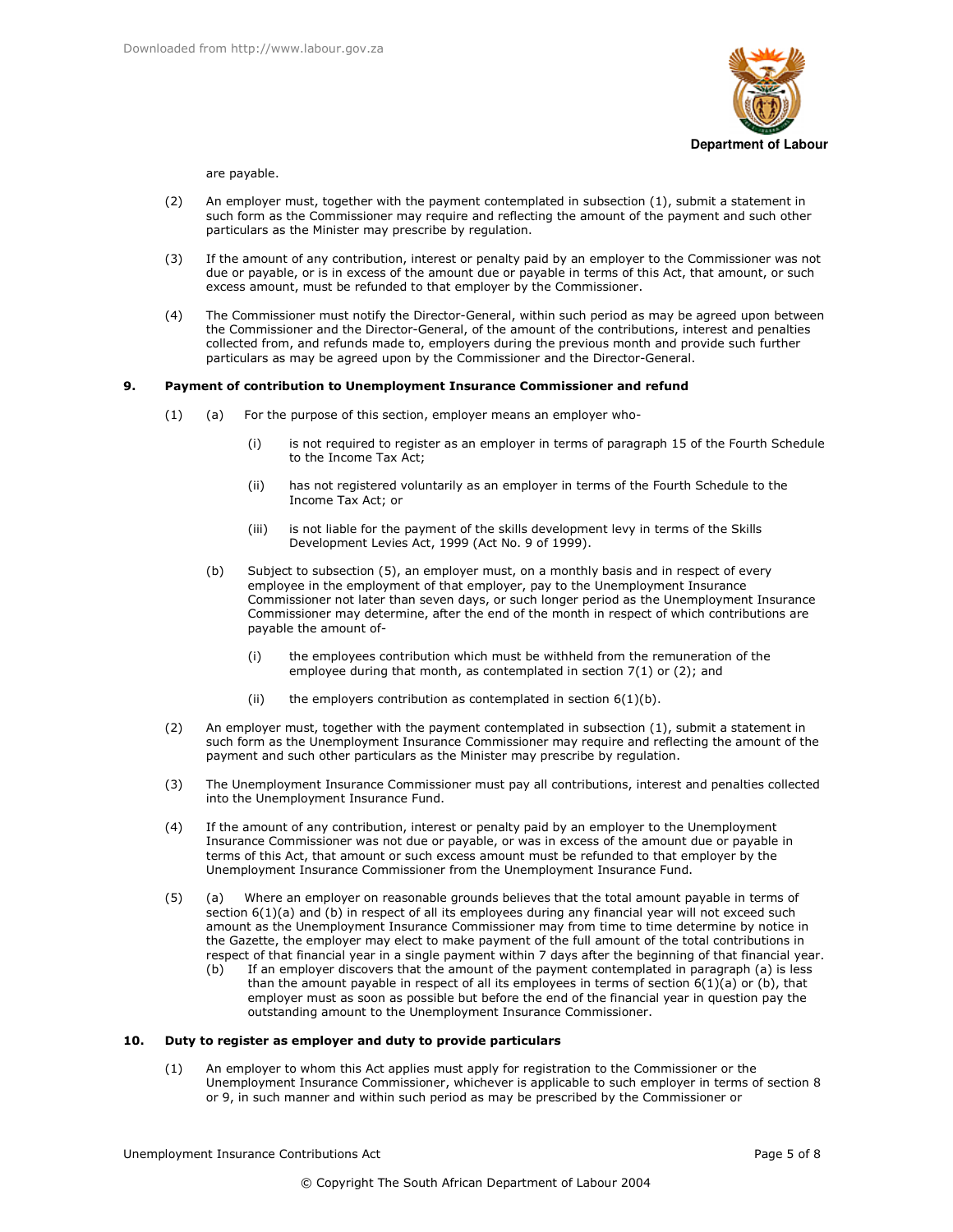

Unemployment Insurance Commissioner, respectively.

- $(2)$ The employer must, together with the registration contemplated in subsection (1) provide such information as the Minister may prescribe by regulation.
- $(3)$ The employer must, before the seventh day of each month, submit to the Commissioner or the Unemployment Insurance Commissioner, whichever is applicable to such employer in terms of section 8 or 9, such information relating to its employees as the Minister may prescribe by regulation, including details relating to
	- the termination of the employment of any employee; and  $(a)$
	- $(b)$ the appointment of any employee by the employer.
- The Commissioner or the Unemployment Insurance Commissioner, as the case may be, may request the  $(4)$ employer to provide within 30 days of the request, or such extended period as the Commissioner or Unemployment Insurance Commissioner may allow, such additional particulars as may reasonably be required to give effect to the purpose of this Act.

#### Payment of amounts collected by Commissioner into National Revenue Fund 11.

- The contributions, interest and penalties collected by the Commissioner in terms of this Act must, after  $(1)$ deduction of any refunds, be paid into the National Revenue Fund.
- The total amount of contributions, interest and penalties paid into the National Revenue Fund in terms of  $(2)$ subsection (1) is a direct charge against the National Revenue Fund for the credit of the Unemployment Insurance Fund.
- $(3)$ The Director-General must, within 14 days after receipt of the notice from the Commissioner in terms of section 8(4), authorise the transfer of the amount of the contributions, interest and penalties paid into the National Revenue Fund to the Unemployment Insurance Fund.

#### $12.$ **Interest on late payments**

An employer who fails to pay the full amount payable in terms of section 8 or 9 on the last day for payment as contemplated in section 8(1) or 9(1), must pay interest on the outstanding amount at the rate contemplated in paragraph (b) of the definition of prescribed rate in section 1 of the Income Tax Act, calculated from the day following the last day for payment to the day that payment is received by the Commissioner or Unemployment Insurance Commissioner, as the case may be.

#### 13. **Penalties on default**

- If any contribution remains unpaid after the last day for payment thereof as contemplated in section  $(1)$  $8(1)$  or  $9(1)$ , a penalty of 10 per cent of the unpaid amount is payable in addition to the interest contemplated in section 12, but the Commissioner or the Unemployment Insurance Commissioner, as the case may be, may, having due regard to the circumstances of the case, remit the penalty or any portion thereof.
- $(2)$ Subject to subsection (3), where an employer fails to perform any duty imposed upon the employer by this Act or does, or omits to do, anything with intent
	- to evade the payment of any amount of contribution payable by that employer in respect of any  $(a)$ employee; or
	- to cause a refund to that employer by the Commissioner or the Unemployment Insurance  $(b)$ Commissioner of any amount of contribution, interest or penalty which is not refundable or is in excess of the amount properly refundable to the employer, an additional penalty not exceeding an amount equal to double the amount of the contribution contemplated in paragraph (a), or the amount not refundable or the amount of the excess referred to in paragraph (b), as the case may be, may be imposed on the employer.
- $(3)$ The amount of the additional penalty contemplated in subsection (2) must be determined by the Commissioner or the Unemployment Insurance Commissioner, as the case may be, and must be paid by the employer within such period as the Commissioner or Unemployment Insurance Commissioner may determine.

#### **Application of Income Tax Act**  $14.$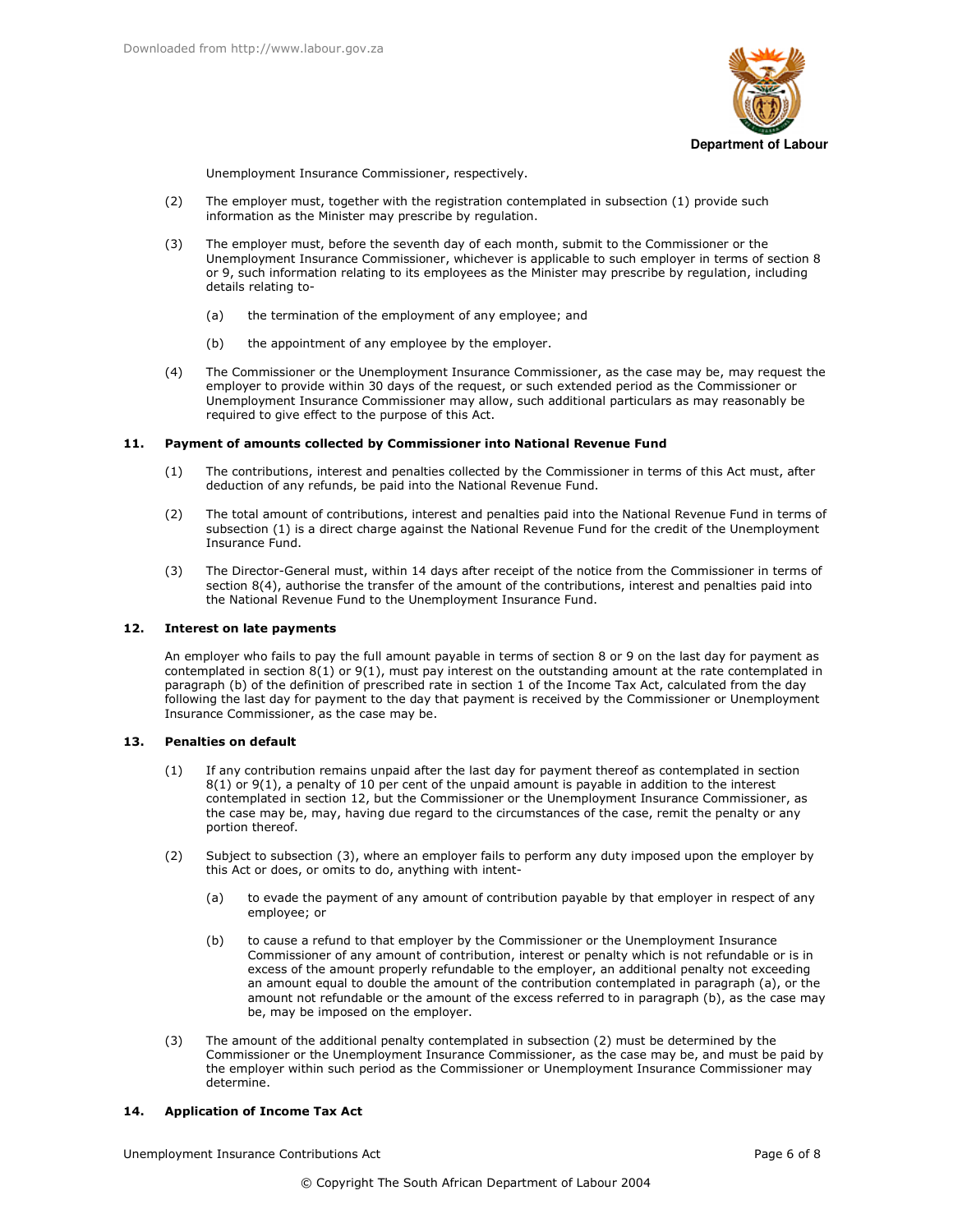

- The provisions of the Income Tax Act contemplated in subsection (2) apply, with the changes required  $(1)$ by the context, to any contribution paid or payable in terms of this Act, in respect of
	- the administration of this Act as regards the exercise of powers and performance of duties and  $(a)$ the preservation of secrecy;
	- $(b)$ statements, the production of information, documents or things, enquiries, searches and seizures and evidence on oath for purposes of obtaining full information in respect of the calculation of the contributions due and payable in terms of this Act;
	- any assessment, objection and appeal;  $(c)$
	- $(d)$ the payment, recovery or refund of any contribution, interest or penalty;
	- $(e)$ representative taxpayers and representative employers;
	- $(f)$ any transaction, operation or scheme entered into or carried out for the purposes of avoiding or postponing any liability for the contribution or of reducing the amount of the contribution;
	- reporting of unprofessional conduct; and  $(g)$
	- the jurisdiction of the courts.  $(h)$
- $(2)$ For purposes of subsection (1), the provisions of the Income Tax which apply to this Act are those relating to
	- the administration thereof as contained in Chapter 1 of the Income Tax Act;  $(a)$
	- $(b)$ returns, the production of information, documents or things, enquiries, searches and seizures and evidence on oath;
	- $(c)$ assessments;
	- objections and appeals;  $(d)$
	- $(e)$ the payment and recovery of tax, interest and penalties;
	- $(f)$ refunds;
	- $(g)$ representative taxpayers and representative employers;
	- transactions, operations or schemes for purposes of avoiding or postponing liability for taxes on  $(h)$ income or reducing the amount of taxes on income;
	- $(i)$ the reporting of unprofessional conduct; and
	- the jurisdiction of the courts.  $(i)$

#### $15.$ **Labour inspectors**

The Commissioner or Unemployment Insurance Commissioner may request a labour inspector to assist in the investigation of any employer required to contribute in terms of section 8 or 9, as the case may be.